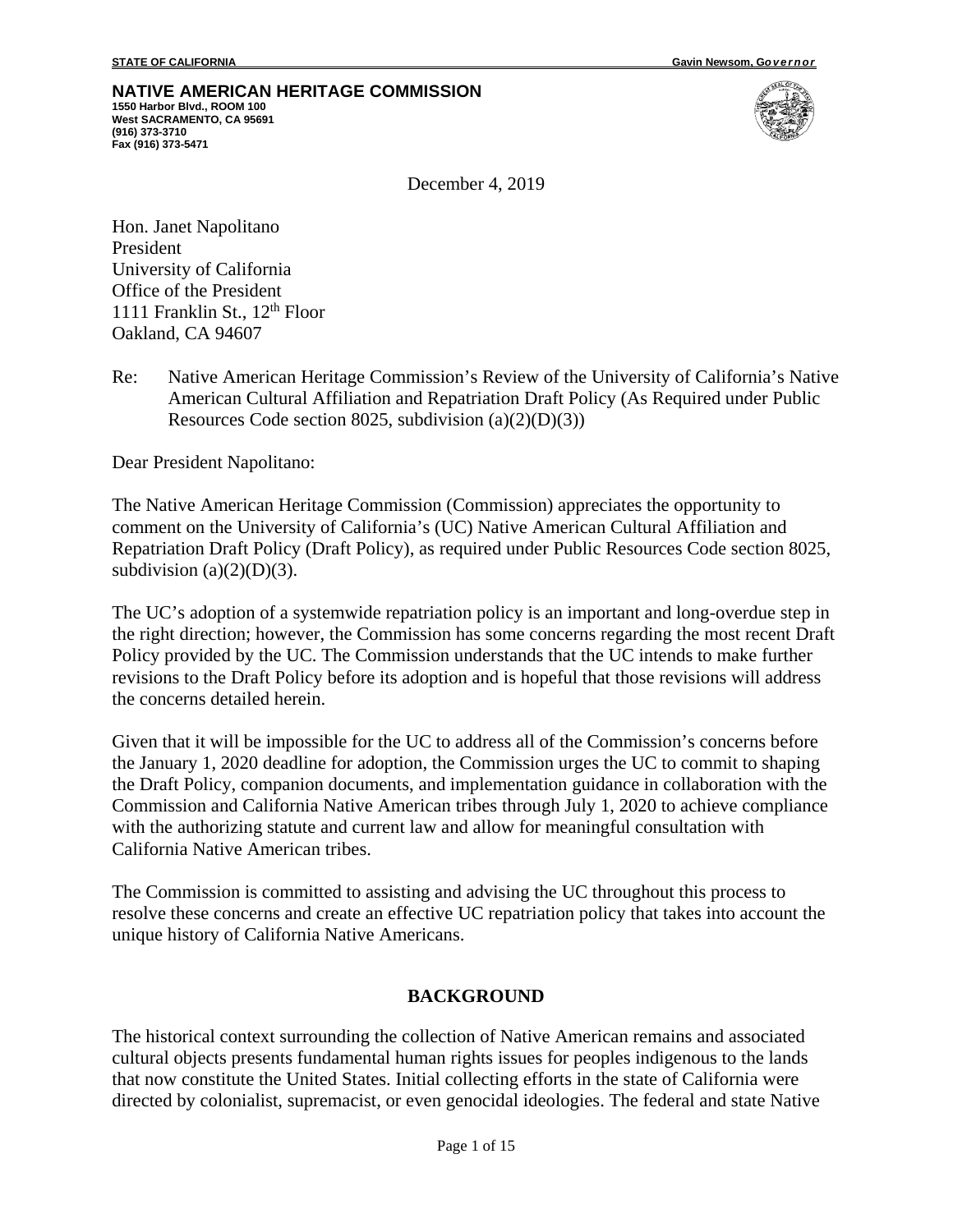American Graves Protection and Repatriation Acts (NAGPRA—25 U.S.C. sections 3001 et seq.; 43 C.F.R. part 10; Health and Safety Code, sections 8010, et seq.) were enacted as human rights legislation intended to address centuries of exploitation, displacement, and dispossession of Native American peoples. This included academic exploitation which exalted the study of sacred remains and related cultural items, including their public display in museums, over indigenous peoples' entitlement to cultural and spiritual respect for their ancestors' burials; a human right afforded to European settlors, but not Native Americans. While the two laws were intended to provide effective redress and repatriation of these remains and items on their own, the reluctance of institutions to repatriate in the decades since their passage has necessitated further efforts to ensure proper enforcement of the laws.

In California, the Legislature most recently adopted AB 2836 in response to the UC's "history of inconsistent application of federal and state repatriation laws by some campuses" of repatriation laws. (Assem. Bill No. 2836 (2017-2018 Reg. Sess.) § 1, subd. (a)(8).) This has included the absence of required consultation with California Native American tribes which interfered with effective repatriation. (*Id*., subd. (a)(9).) As a result, some campuses, like UC Berkeley, have designated up to two-thirds of their remains and cultural items as culturally unidentifiable. (*Id.*, subd. (12).) The Legislature further documented the UC's existing policy's failure to comply with federal regulations (specifically 43 C.F.R. §§ 10.10 and 10.11) which require agencies to affirmatively offer to repatriate culturally unaffiliated items to non-federally recognized tribes.

AB 2836 requires the UC to adopt "clear and transparent" systemwide policies and procedures related to repatriation of Native American remains and cultural items, including for claims submission, tribal notifications, establishing cultural affiliation (including for remains and items previously determined to be culturally unaffiliated), dispute resolution, as well as all other subjects related to repatriation consistent with federal and state NAGPRAs. (Health & Saf. Code, § 8025, subd. (a)(2)(B).) All systemwide policies are required to be adopted in consultation with California tribes (as that term is defined under Government Code section 65352.4). AB 2836 also requires the UC to create systemwide and campus committees to advise the UC concerning its implementation of repatriation laws. (Health & Saf. § 8025, subd. (a)(1). The membership makeup of these committees is also governed by statute, balancing UC and tribal membership. (Health & Saf. Code, § 8026.)

After performing a thorough review of the Draft Policy, and meeting and conferring with University officials, the Commission concludes that the proposed policy conflicts with both federal and state NAGPRAs, as well as the spirit behind these laws to expedite and facilitate the repatriation of Native American remains and related cultural items. Compounding these legal concerns is the Draft Policy's lack of mandatory timeframes for achieving compliance for longoverdue repatriations. This Draft Policy comes on heels of the Governor's apology recognizing the state's history of discrimination, violence, and maltreatment of California's Native Americans. (Governor's Exec. Order No. N-15-19 (Jun. 18, 2019).)

As detailed below, the Commission finds that the UC's Draft Policy fails to incorporate state law repatriation requirements and often is in conflict with state and federal law in key areas including: the consultation process, policy structure, inventories, reevaluation of culturally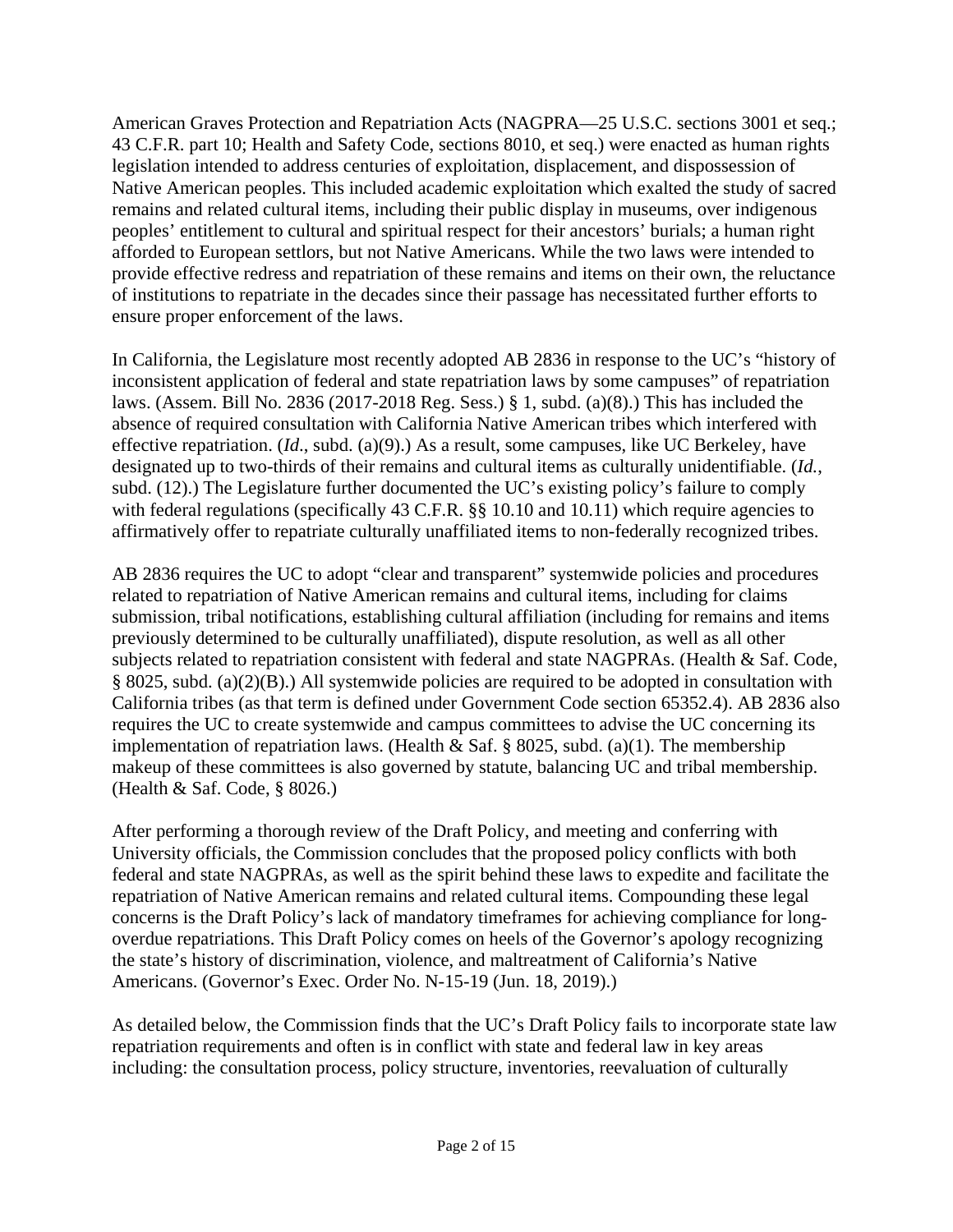unidentifiable remains and items, handling repatriation claims and dispute resolution, repatriation process, as well as in the creation of systemwide and campus committees.

## **ANALYSIS**

#### **I. INADEQUATE CONSULTATION DURING THE ADOPTION PROCESS, AS WELL AS INCORPORATED INTO IN THE POLICY ITSELF**

AB 2836 was enacted to combat the UC's "history of inconsistent application of federal and state repatriation laws by some campuses within the University of California system." (Assem. Bill No. 2836 (2017-2018 Reg. Sess.) § 1, subd. (a)(8).) The Legislature documented the "absence of required consultation with California Native American tribes with respect to repatriation" in the existing UC repatriation policy. (*Id*. subd. (a)(9).) Fundamental to creating a new repatriation policy is the need for meaningful consultation with California's tribes which have endured decades of frustration in the failure of the UC to repatriate remains and cultural items.

The Legislature specifically required that the UC "[d]evelop all policies and procedures" "in consultation with California Native American tribes on the contact list maintained by [the Commission]." (Health & Saf. Code, § 8025, subd. (a)(3).) California law defines "consultation" to mean "the meaningful and timely process of seeking, discussing, and considering carefully the views of others, in a manner that is cognizant of all parties' cultural values and, where feasible, seeking agreement." (Gov. Code, § 65352.4.) Consultation "shall be conducted in a way that is mutually respectful of each party's sovereignty." (*Ibid.*)

### **A. Inadequate Consultations During the Drafting of the Policy**

On August 29, 2019, the UC completed its draft repatriation policy. The draft document is lengthy (almost 40 pages) and contains an intricate (and at times confusing) policy. During the policy's drafting, the UC did not perform publicly noticed outreach or seek consultation with California tribes as required, in order to consider their views and obtain their agreement. When it did seek comment, tribal written comments were due November 15, 2019. During the Commission's November 13 and 14, 2019 meet and confer convened at the Commission's request, UC administrators stated that the last day that it could effectively consider these comments was December 11, 2019, for inclusion on the UC Academic Senate's December 11 agenda. This means that the UC provided a little less than a month to consider written tribal comments with no publicly noticed plans for tribal consultations during this brief period. The UC process also failed to include a reply step concerning the comments it received, a necessary component to show the UC actually considered the comments. This drafting process was not conducted in a manner consistent with California law requiring meaningful consultation with California tribes who are most affected by this policy.

#### **B. The Policy Fails to Provide Guidance Concerning the Term "Consultation" which Forms the Cornerstone of Any Effective Repatriation Process and Violates State Law**

As previously noted, the cornerstone of any effective repatriation process must be consultation necessary for reevaluating previously identified culturally unidentifiable remains and items,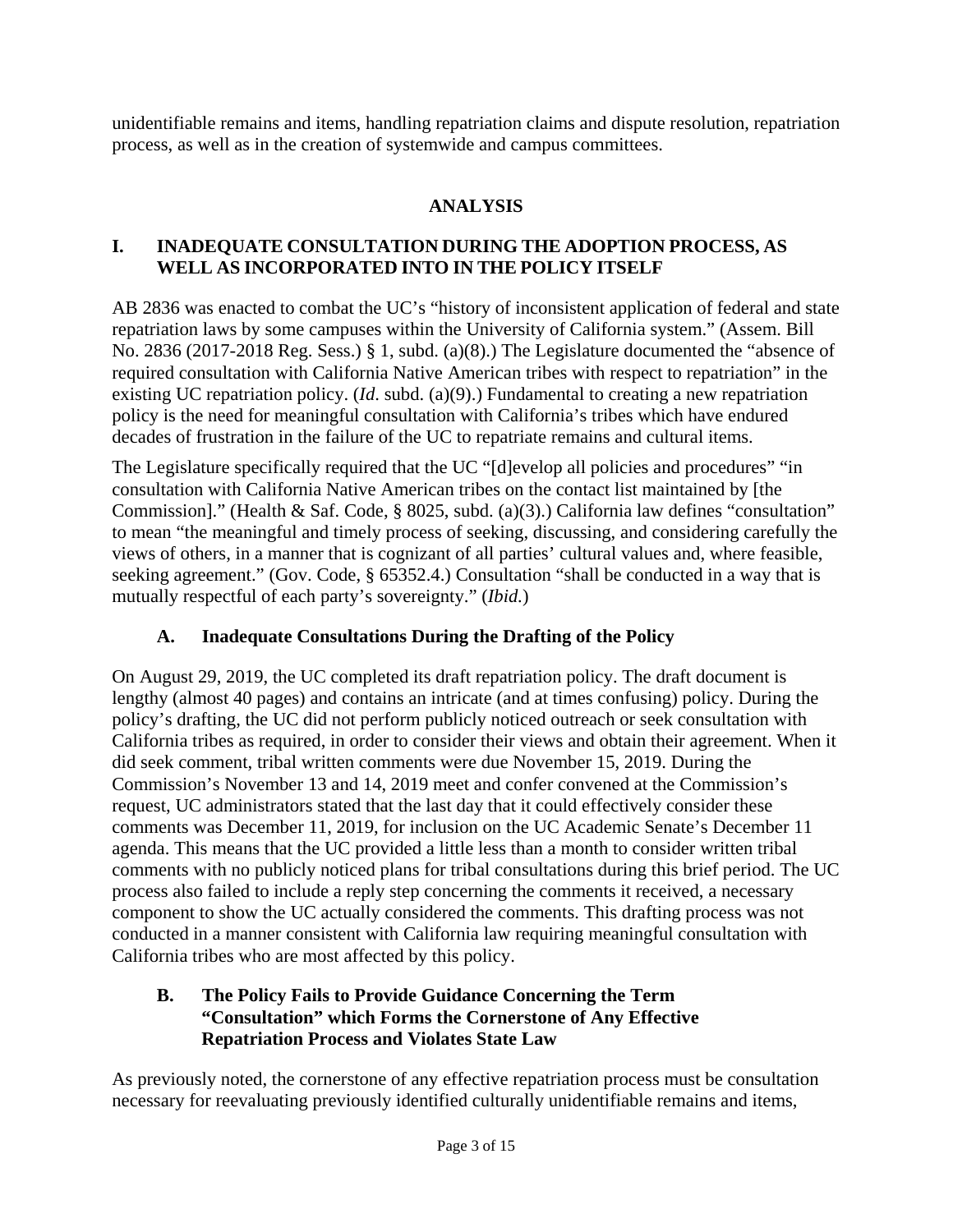assessing repatriation requests, and to make offers to transfer control required under federal regulations. Meaningful consultation is essential to the repatriation process. As previously noted, the Legislature documented the existing UC's repatriation policy's failure to include consultation with California Native American tribes resulting in their exclusion from the repatriation process. (Assem. Bill No. 2836 (2017-2018 Reg. Sess.) § 1, subd. (a)(9).)

The Draft Policy defines "consultation" to mean a "process conducted in accordance with 43 C.F. R. §§ 10.5, 10.8(d), or 10.11(b)." Not only does this definition fail to provide guidance in conducting consultations, it requires some degree of legal expertise to locate and interpret these federal regulations. And even then, the cited regulations fail to define the term or provide any guidance in conducting consultations. At the same time, the Draft Policy omits any reference to California law which does provide such a definition and guidance, and which is purposely included in AB 2836, the legislation mandating the UC systemwide Policy (Gov. Code, § 65352.4; Health & Saf. Code, § 8025, subd. (a)(2)(D)(3) (In developing a UC policy, the term "consultation" has the same meaning as defined in Section 65352.4.))

Later in the Draft Policy under "Procedures," it calls for "meaningful consultation," including "the timely process of seeking, discussing, and considering carefully the views presented." (Draft Policy at p. 19.) The failure to include this language in the definition of the term "consultation" is confusing. While this language is an improvement over the previous definition of the term used in the Draft Policy, it omits language from California law requiring that consultations also be conducted "in a manner that is cognizant of all parties' cultural values and, where feasible, seeking agreement" and "in a way that is mutually respectful of each party's sovereignty." (Gov. Code, § 65352.4.) This is a significant oversight and deviation from California law because the Draft Policy only requires the UC to consider carefully the views presented without expressly requiring that tribal cultural values and sovereignty over their ancestors' remains and related cultural items be assessed a part of any meaningful discussion in an effort to reach agreement.

To confuse matters even more, the Draft Policy under the section entitled "Beyond Consultation by Law," mandates that each campus "that has a NAGPRA-eligible collection will have an outreach program that promotes proactive consultation with Native American and Native Hawaiian tribal representatives regarding the affiliation, repatriation, and disposition of the ancestral remains and cultural items." Use of the phrase "NAGPRA-eligible collection" suggests that consultation is confined only to federal law and that conducting consultations concerning cultural affiliation, repatriation and disposition are "beyond" what is required by law, when nothing could be further from the truth. (See 43 C.F.R. §§ 10.5(b), 10.8(d), 10.9(b), 10.11(b); Health & Saf. Code, § 8011, subd. (b).) Further, by delegating this to the campuses, the Draft Policy frustrates the Legislative purpose behind AB 2836 to create systemwide policies to avoid repetition of the UC's past history "of inconsistent application of federal and state repatriation laws. . . ." (Assem. Bill No. 2836 (2017-2018 Reg. Sess.) § 1, subd. (a)(9).)

The result is a glaring flaw in the Draft Policy violating California law and affecting the entire repatriation process. Despite its central importance, the policy expressly fails to recognize tribal cultural values and sovereignty during consultation concerning the tribes' own ancestors' remains and cultural items, thereby perpetuating "prejudicial policies against California Native Americans" acknowledged by the Governor in an Executive Order. (Governor's Exec. Order No. N-15-19 (Jun. 18, 2019); (Health & Saf. Code, § 8025, subd. (a)(2)(D)(3).)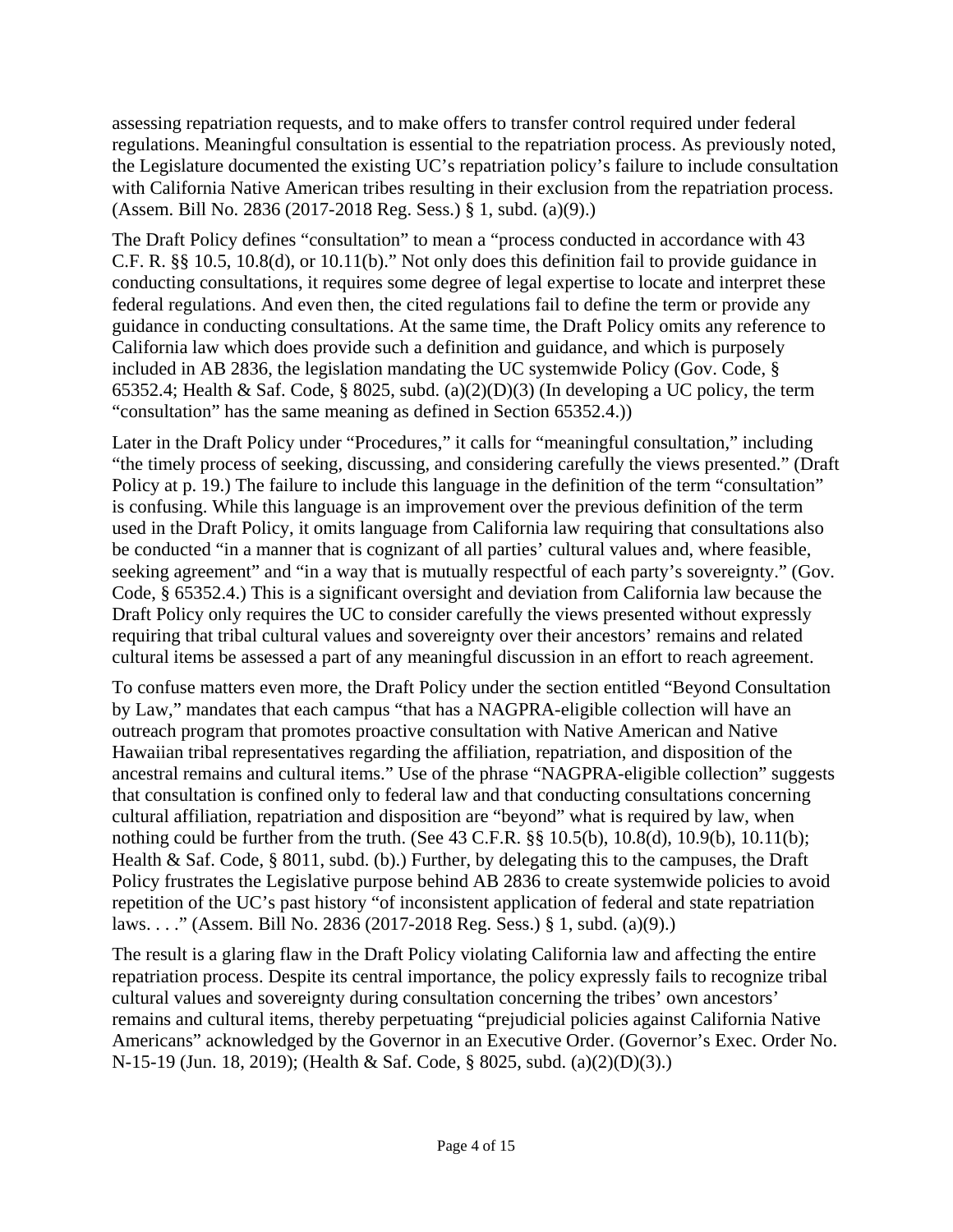#### **C. The Draft Policy Fails to Incorporate State Law Confidentiality During Consultations Potentially Undermining the Entire Process**

The policy also fails to define "confidential information" to expressly include records of Native American graves, cemeteries, and sacred places as required under state law. (Gov. Code, § 6254, subd. (r).) Rather, the Draft Policy only includes "personal identifiable information or information that if disclosed could cause irreparable harm to the affected party" and which must be marked as confidential within 15 days of its oral disclosure. (Draft Policy at p. 3.)

Not only does the policy not require preserving state law confidentiality during consultations involving the location of sacred places, it places the burden on the tribes to show that its disclosure "could cause irreparable harm" and requires the tribes to actually mark such records as confidential. Concomitantly, it imposes this burden on tribes without requiring the UC to inform tribes about this policy before any consultations, which are at the heart of any effective repatriation process. Nothing could undermine the consultation process more than the UC's failure to maintain confidences during this process. Sadly, the Draft Policy reflects a failure to treat the tribes "in a manner that is cognizant of all parties' cultural values," and "in a way that is mutually respectful of each party's sovereignty" both of which are required to be part of the consultation process, but were omitted from the Draft Policy. (Health & Saf. Code, § 8025, subd. (a)(2)(D)(3); Gov. Code, § 65352.4.)

#### **II. THE DRAFT POLICY LACKS A COHERENT STRUCTURE AND DELEGATES THE MOST CRITICAL ELEMENTS OF UC REPATRIATION TO ITS CAMPUSES IN A MANNER CONTRARY TO STATE LAW**

#### **A. The Draft Policy Lacks a Coherent Framework and Fails to Provide Meaningful Guidelines to the Campuses**

Ideally, an effective systemwide policy, as required under AB 2836, should be succinct, include standards, baselines and lay out the goals and process with citations to both federal and California NAGPRA. A separate guidance document should also be included which lays out and explains the process as it would apply to most campuses, including easy to use flow charts and diagrams. This is the approach that federal agencies take to enforce NAGPRA.<sup>[1](#page-4-0)</sup> This approach also better accommodates changes in federal and state law which may be explained in the guidance document.

The Draft Policy includes terms that are inconsistently and inaccurately defined. For instance, the term "consultation" (as mentioned above) is defined in one section entitled "Definitions," but this definition differs from the one later used to describe "consultation" and neither definition completely incorporates the complete definition of "consultation" used under state law. (Health & Saf. Code, § 8025, subd. (a)(2)(D)(3); Gov. Code, § Gov. Code, § 65352.4.)

In another example, the process for handling multiple claims for repatriation for the same items is not incorporated into the repatriation and claims process, but rather is discussed under

<span id="page-4-0"></span> $<sup>1</sup>$  An excellent example of such a guidance policy comes from the National Park Service which explains and lays out</sup> the policy in a manner in which administrators may better apply it. A copy is attached as Exhibit A and was provided by the Commission to the UC at the November 13 and 14 Meet and Confer.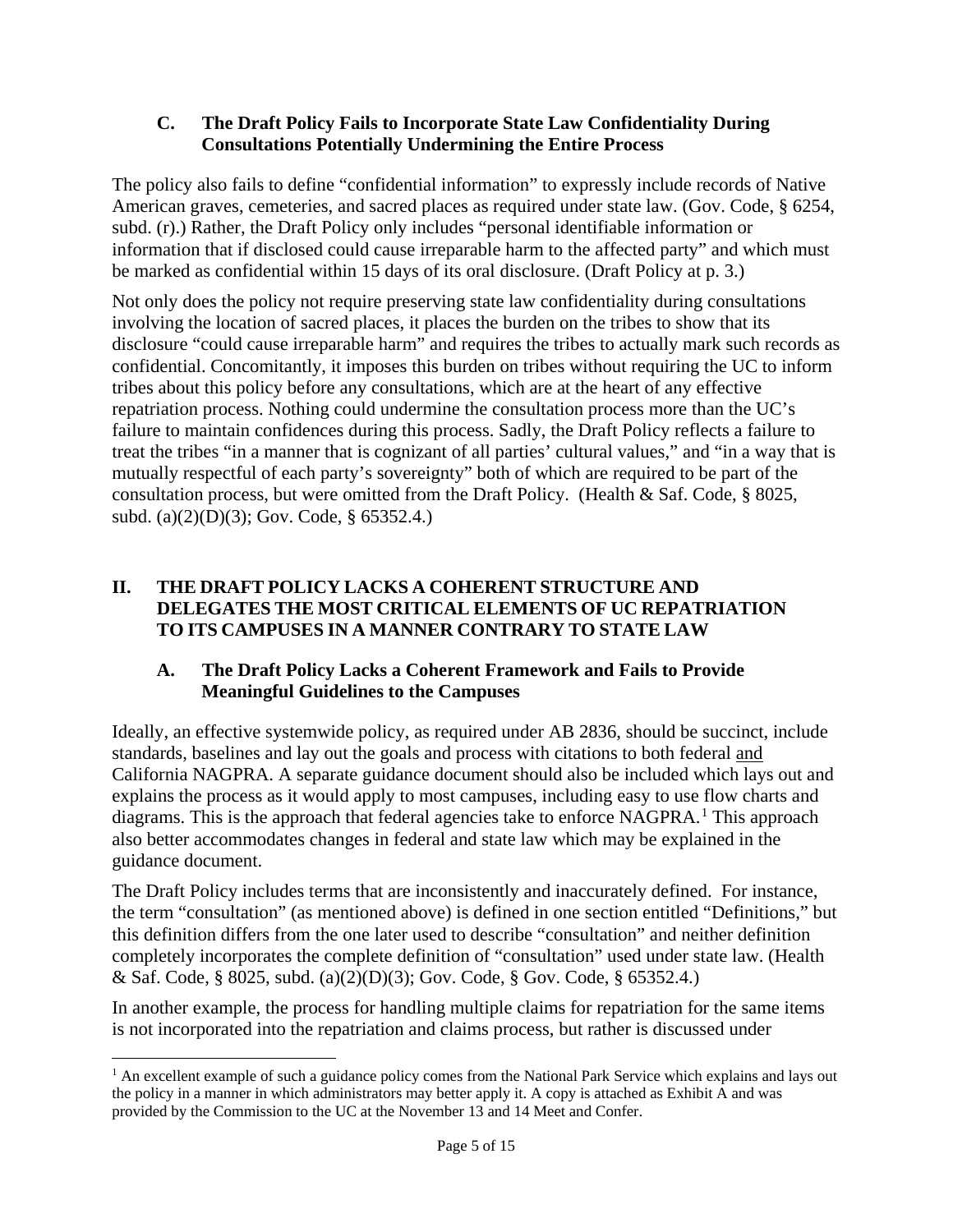"Appeals." (Draft Policy at p. 31.) As to appeals, no mechanism is created for tribes to raise concerns during the inventory and reevaluation processes, which are also not addressed or discussed in the appeals process, which limits appeals to disagreements over cultural affiliation or repatriation/disposition. (Draft Policy at pp. 20-24 and 31.)

In still another example, the Draft Policy fails to require consultation with California tribes as defined under state law, including non-federally recognized tribes, in establishing state cultural affiliation. (Draft Policy at pp. 19 and 24.) However, later in the policy concerning the claims process, it states that the "UC will make *every effort* to engage with non-federally recognized Native American tribes in the cultural affiliation process" without any guidance as to what "every effort" entails. (Draft Policy at p. 27, italics added.)

Coupled with its structural concerns, the Draft Policy fails to incorporate policies and procedures that have already been proven to be effective at other campuses. For example, UCLA has one of the more effective repatriation programs, which has resulted in the repatriation of the vast majority of its collections, while UC Berkeley still retains much of its collection.

# **B. The Draft Policy Creates a Bureaucratic Structure with Inadequate Accountability**

An additional concern to the Draft Policy's structure and organization is its creation of an additional layer of bureaucracy consisting of a campus repatriation official, campus committee, campus point of contact, chancellor, chancellor's designee, liaison, president, president's designee, and systemwide committee without a flow chart showing each person's or entity's role during the process, with the lowest-ranking officials charged with assisting the tribes (the liaison), who then reports to the campus repatriation official, neither of whom are responsible for ensuring compliance with the Draft Policy. (Draft Policy at pp. 10-11.) To compound the confusion, in one section of the Draft Policy the Chancellor "is responsible for oversight and compliance" with the policy, but later in the Draft Policy it states that the campus and systemwide committees are responsible "to provide oversight and compliance with this Policy, ... ." (Draft Policy at pp. 10, 16, and 30.) To be effective, there needs to be an official with authority and oversight over the entire process who reports directly to the Chancellor and can work directly with the tribes to avoid confusion and to ensure compliance.

# **C. The Scope of the Policy is Unclear**

The Draft Policy states that it applies "to all UC locations. Each UC location shall establish policies and/or procedures consistent with this Policy, and its local scope and circumstances." (Draft Policy at p. 9.) Federal and State NAGPRA require repatriation of remains and cultural items in the possession or control of an agency, which can include items located off campus, including items sent to third parties. (43 C.F.R. §§ 10.2 (3)(i), 10.10, 10.11; Health & Saf. Code, §§ 8012, subd. (a), 8015; 8025.) The Draft Policy should clarify this fact and emphasize that the repatriation obligation applies to all departments regardless of whether the remains and cultural items are housed in a museum.

While the Draft Policy states the UC's intent to comply with both federal and state repatriation laws, only federal law procedure and citations are utilized throughout the policy, as discussed more fully below. The policy fails to address the need to include California Native American tribes during consultation, or to consider state cultural affiliation during the inventory,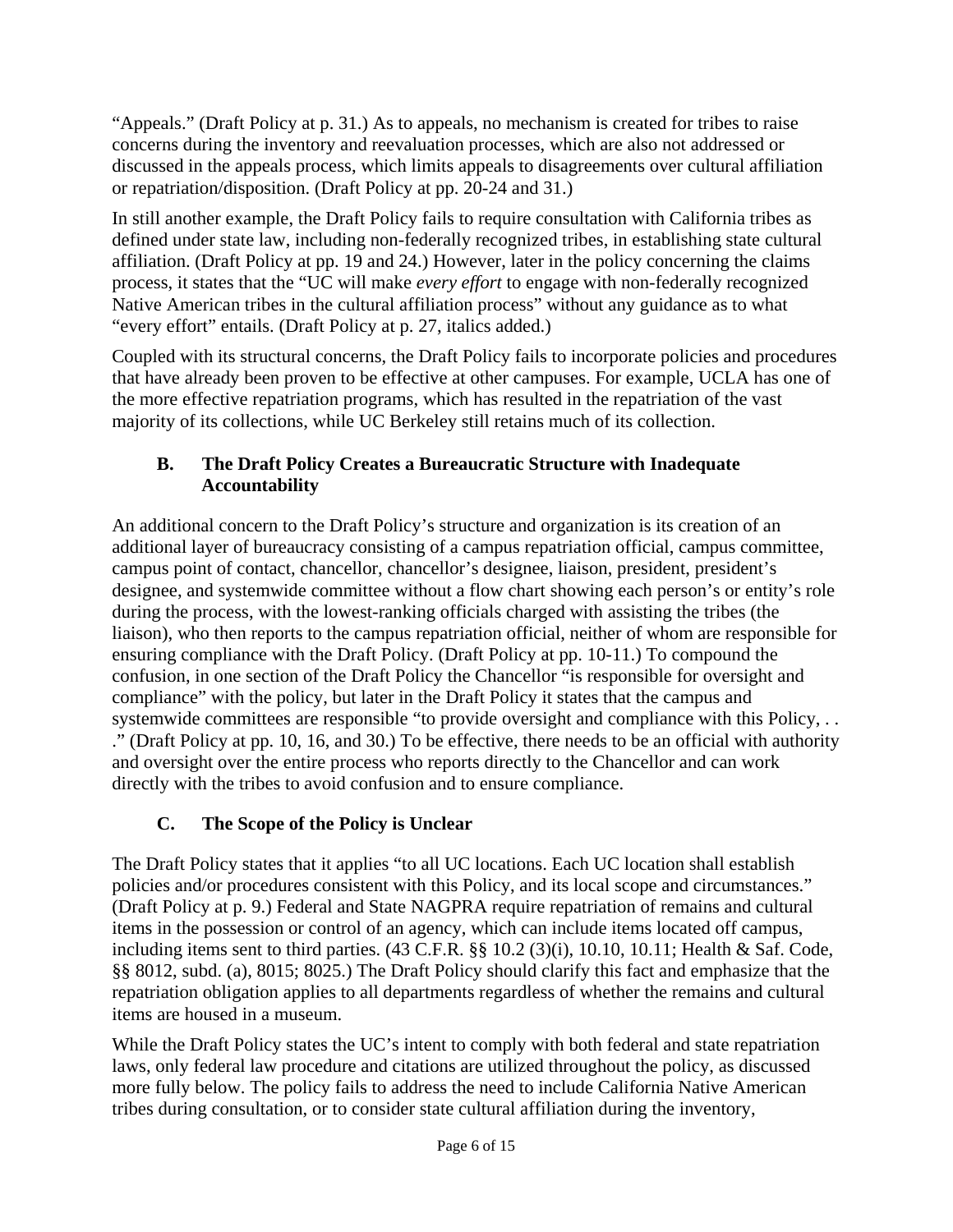reevaluation, claims, or repatriation processes, including failing to include CalNAGPRA claims and dispute resolution procedures, all as required under state law. If the UC is committed to complying with state law, then CalNAGPRA must be integrated into each step of the policy.

Moreover, the Draft Policy requires each campus to: 1) "Devise a plan to review existing materials that may potentially contain Native American or Native Hawaiian human remains or cultural items, . . ."; 2) "Require non-museum academic units to review materials that may potentially contain Native American or Native Hawaiian human remains or cultural items, . . ."; and 3) "Devise a plan to proactively review previous determinations of culturally unidentifiable human remains in consultation with tribal representatives, re-evaluating originally considered evidence, as well as any newly available evidence or information." (Draft Policy at p. 23.) The Draft Policy delegates these critical functions to each campus in spite of the Legislature's intent that it adopt "clear and transparent policies and procedures on the systemwide requirements" for repatriation, documenting the UC's history of inconsistent application of repatriation laws across its campuses. (Health & Saf. Code, § 8025, subds. (2)(B), (C), (D); Assem. Bill No. 2836 (2017- 2018 Reg. Sess.) § 1, subd. (a)(8).)

In addition, the Policy fails to include requirements, standards, structure, goals, or timelines for accomplishing these benchmarks. The UC has the unique ability to self-regulate, largely free from outside influence. This can be a source of frustration for tribes seeking meaningful systemwide change, as there are few avenues for tribes to ensure the efficacy their attempts to shift policy from the outside. Recognizing this, the UC should view this as an opportunity to demonstrate a real commitment to carrying out the stated policy of repatriation in good faith. For this Policy to be meaningful, a campus's failure to meet any benchmark must be accompanied by substantial consequences from the UC Office of the President, including withholding university funding for related programs.

#### **III. THE REEVALUATION OF CULTURALLY UNIDENTIFIABLE REMAINS AND ITEMS FAILS TO COMPLY WITH FEDERAL AND STATE LAW ON REPATRIATION**

The Legislature has already documented that the existing UC repatriation Draft Policy fails to comply with federal law, specifically Sections 10.10 and 10.11 of the Code of Federal Regulations (43 C.F.R. §§ 10.10 and 10.11 [Sections 10.10 and 10.11.]). (Assem. Bill No. 2836 (2017-2018 Reg. Sess.) § 1, subd. (a)(12).) The Legislature found that the UC has classified large portions of its remains and cultural items as "culturally unidentifiable" in violation of federal law. (*Ibid.*) The Legislature found that the UC's existing policy failed to "equally consider the cultural and religious concerns of tribes . . . and instead is partial to perceived educational and research potential that these human remains and cultural items may have for academia and science." (Assem. Bill No. 2836 (2017-2018 Reg. Sess.)  $\S$  1, subd. (a)(11).) The reevaluation and repatriation of remains and items previously identified as culturally unidentified is a core requirement for the UC policy. (Health & Saf. Code,  $\S$  8025, subd. (a)(2)(D).)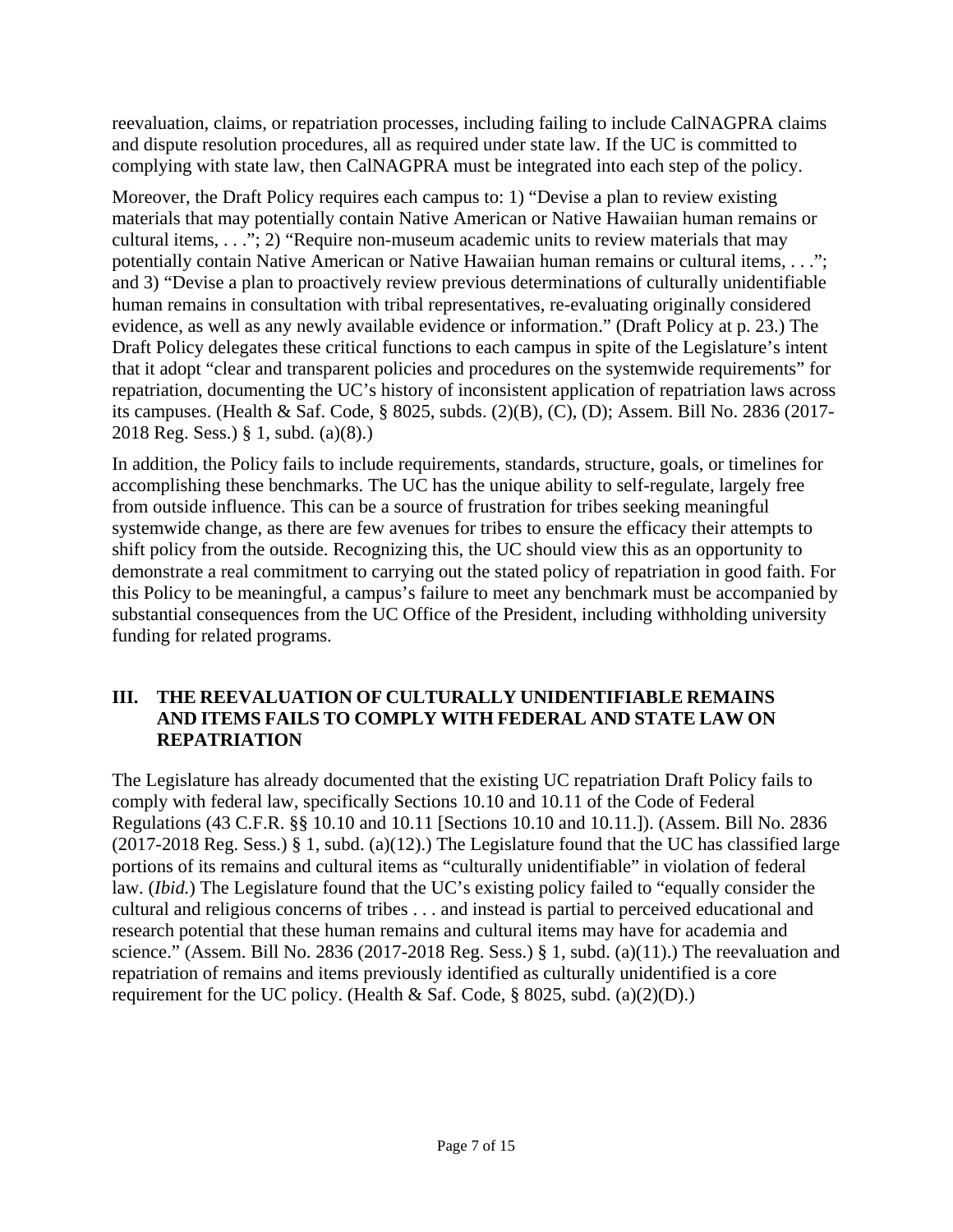#### **A. No Framework or Guidance is Provided in the Draft Policy for Campus Reevaluations of Culturally Unidentifiable Remains and Items, Including Time Frames for Completing the Process**

Despite the Legislature documenting the existing UC policy's failures concerning culturally unidentifiable remains and items, the Draft Policy delegates this responsibility to each campus while failing to provide baseline standards or a minimal framework for campuses to reevaluate their previous inventory and cultural affiliation determinations. The policy requires each campus to:

> Devise a plan to proactively review previous determinations of culturally unidentifiable human remains in consultation with tribal representatives, re-evaluating originally considered evidence, as well as any newly available evidence or information

(Policy at p. 23.) The Draft Policy is contrary to state law which requires the UC to adopt "systemwide" policies governing this reevaluation process. (Health & Saf. Code, § 8025, subd.  $(a)(2)(D)$ .) No substantive guidance or framework is provided for campuses to follow and even the term "proactively review" is left undefined; one campus's interpretation to "proactively review previous determinations" can be vastly different from another's. Given that many inventories and summaries are well over 20 years old, and many were performed with inadequate consultation, systemwide policies are necessary for mandating reevaluations under specific circumstances across the UC, particularly for older collections.

While the Draft Policy neglects to create a framework for reevaluations, it also does not obligate campuses to initiate consultations, including with California Native American tribes, related to culturally unidentifiable items, which would be an integral part of such reevaluations. (See 43 C.F.R. § 10.11(b)(1); Draft Policy at pp. 23-25.) This is a significant omission because meaningful consultations are essential for effective repatriation of these very items.

The Draft Policy does not address the need to expedite repatriation given that the obligation to repatriate under federal NAGPRA has existed since 1990 and under CalNAGPRA since 2001. No timeframes or goals are set for campuses to complete the process, with guidance provided for establishing these deadlines, incorporating factors such as the size and scope of collections. And given the UC's history of noncompliance as documented by the Legislature, the Draft Policy needs to set the outside time parameters for even larger collections to meet along with substantial consequences for their non-compliance.

As currently drafted, the Draft Policy will result in fragmented and Balkanized processes across campuses, often in conflict state and federal law, with campuses pursuing varied reevaluation plans, some less vigorously than others.

### **B. No Framework or Guidance is Provided in the Draft Policy for Locating Remains and Cultural Items Outside of its Museums**

The UC is a vast academic and research institution with ten campuses, more than 238,000 students and 190,000 faculty. Both federal and state law require repatriation of remains and cultural items in possession or control of a state agency (or a state agency receiving federal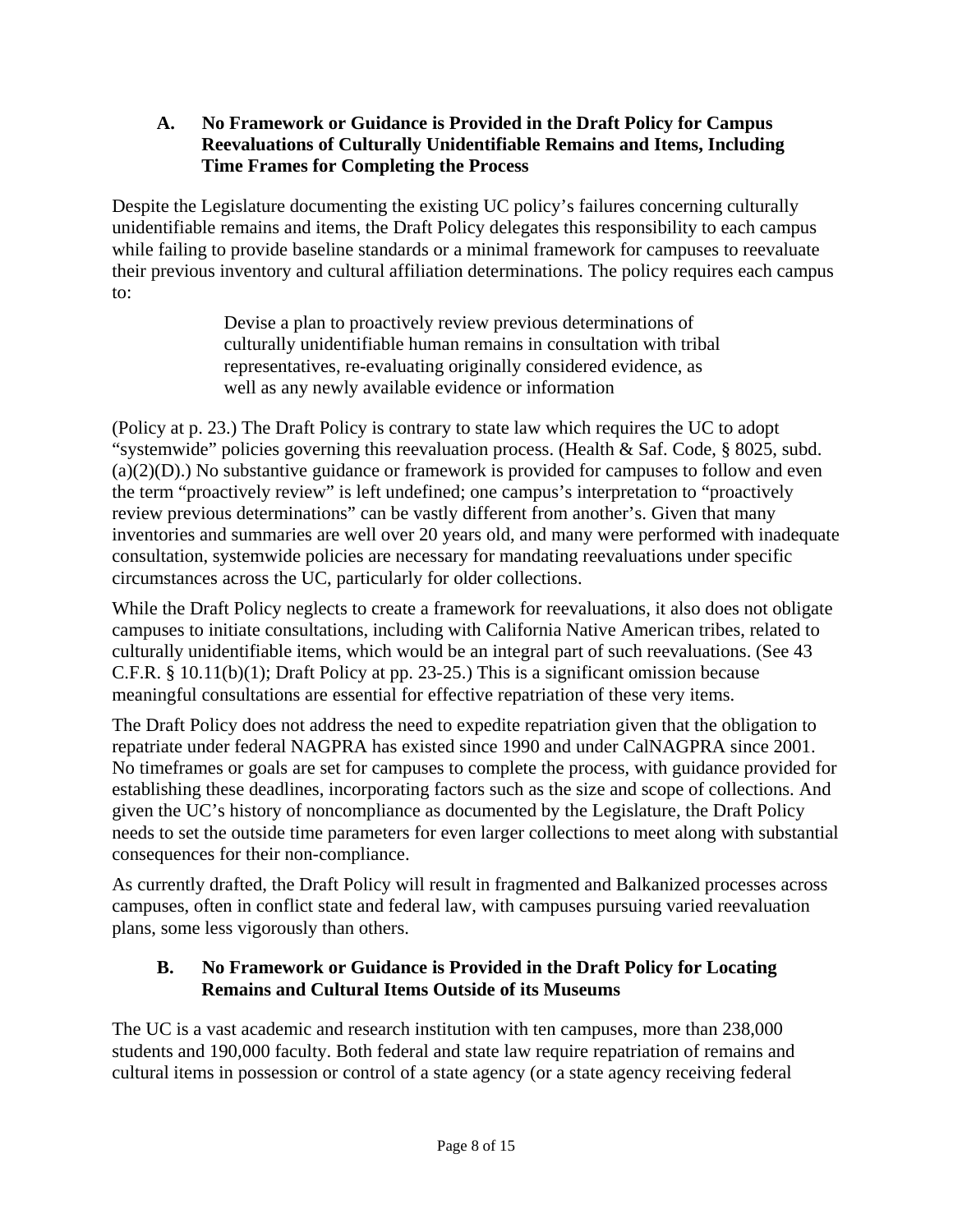funding) regardless of whether these remains and items are contained within a museum. (43 C.F.R. §§ 10.2 (3)(i), 10.10, 10.11; Health & Saf. Code, §§ 8012, subd. (a), 8015; 8025.)

As part of its reevaluation, the UC will need to create a process to identify remains and cultural items located outside of its museums, for instance in its various academic departments, located on and off campus. Here again, no guidance or framework is provided for campuses to follow. The Draft Policy requires each campus to create a policy to:

> Require non-museum academic units to review materials that may potentially contain Native American or Native Hawaiian human remains or cultural items and report any previously unreported findings to the Liaison or Campus Point of Contact

(Draft Policy at p. 23.) Contrary to state law, no systemwide framework or guidance is provided for conducting this search and no timeframes are created for completing such a process. (Health & Saf. Code, § 8025, subd. (a)(2)(D.) Like its policy for reviewing items previously identified as culturally unidentified, the Draft Policy will result in a fragmented patchwork of campus plans, with campuses pursuing varied searches, some more vigorously than others, with nothing preventing a campus from poorly staffing the effort and otherwise delaying the process.

## **C. The Draft Policy's Updates of Inventories and Summaries Fails to Comply with State law**

Under its inventory process, the Draft Policy only requires compliance with federal NAGPRA, including in consulting with tribes. (Draft Policy at p. 21.) Further, inventory summaries are only required for a campus "that has a NAGPRA-eligible collection. . . .for the purpose of providing information about the collections to Native American tribes and Native Hawaiian organizations that may wish to request repatriation of unassociated funerary objects, sacred objects, or objects of cultural patrimony." (Draft Policy at p. 22.) State law includes "state cultural affiliation" including California Native American tribes' cultural affiliation to remains and cultural items, which is broader in scope than federal NAGPRA (which is generally confined to federally recognized tribes). (Health & Saf. Code,  $\S$ § 8012, subds. (f), (j), 8013, subds. (a)(2), (3), (c).)

The Draft Policy requires that inventories be "made available to federal agencies, lineal descendants, and Native American Tribes, and Native Hawaiian organizations, as required by law" without specifying what this entails and without incorporating state law which requires submission to the Commission for publication on its website. (Health & Saf. Code, § 8013, subd. (e).)

As to the creation and reevaluation of inventories, the Draft Policy requires that any inventory reevaluations that result in a revision to campus inventories be reviewed by the Campus Committee and approved by the Chancellor. (Draft Policy at p. 24.) Under state law, within 90 days of completing an inventory and summary, the UC must provide a copy to the Commission for publication on its website, which also includes any updated inventories or summaries. (Health & Saf. Code, § 8013, subds. (e) and (i).)

In conjunction with reevaluations and updates, the Draft Policy needs to incorporate language ensuring reasonable access to all remains and cultural items as part of these processes, including for California Indian tribes as defined under state law. (Draft Policy at pp. 21-24.) The Draft Policy fails to provide guidance in determining reasonable access, including any presumptions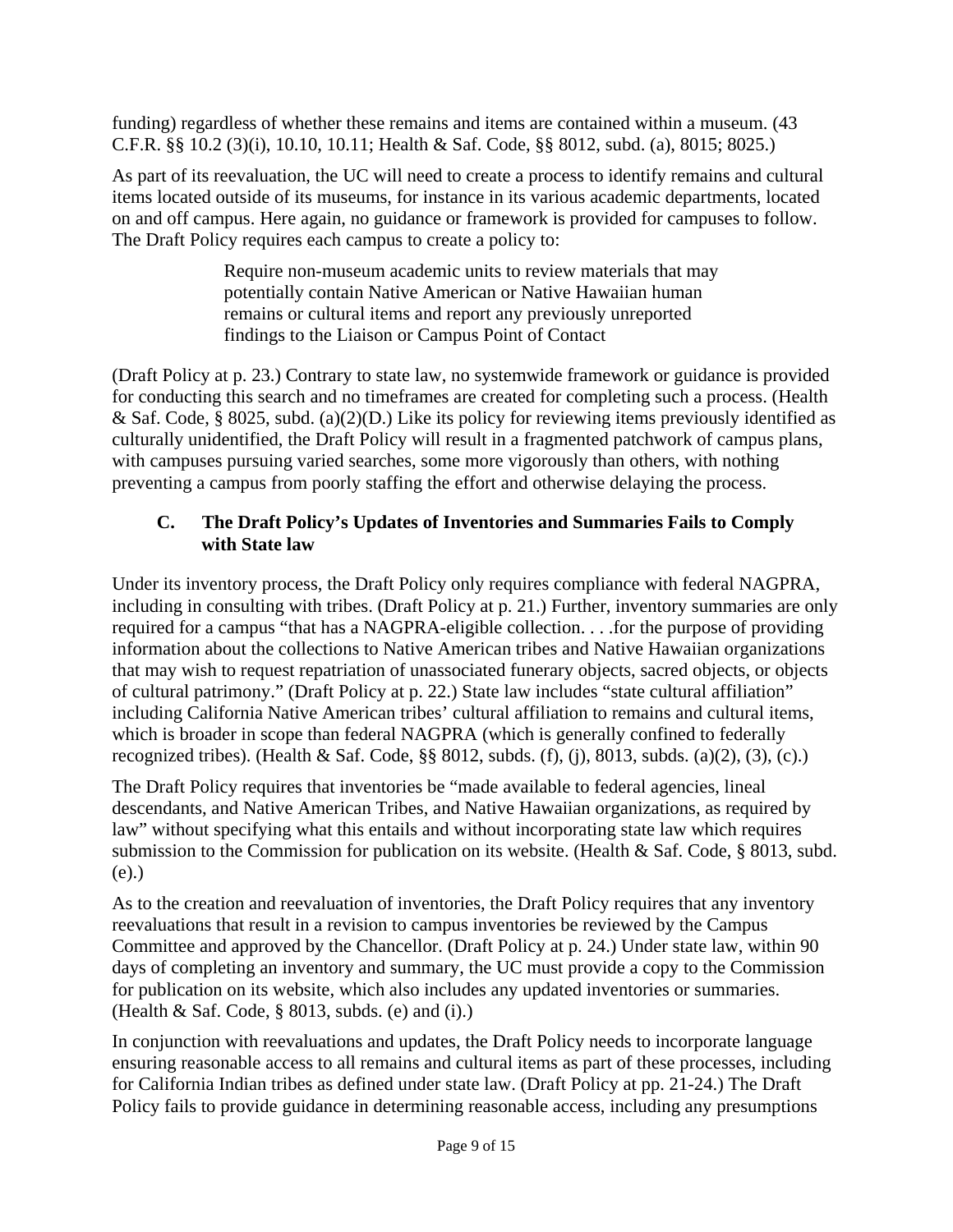facilitating tribal access. Further, the Draft Policy should provide a procedure for tribes challenging the inventory and reevaluation processes, including expressly permitting appeals of such challenges.

The Draft Policy fails to incorporate state law concerning the creation and reevaluation of inventories, including in establishing California tribal cultural affiliation. This is not only vital under state law, but is also an important factor in repatriating items to non-federally recognized tribes under federal law. (See  $42$  C.F.R.  $\S$  10.11(c)(2)(ii)(A).)

#### **D. The Policies Concerning Culturally Unaffiliated Remains and Cultural Items Fails to Comply with Federal and State Law**

# **1. The Draft Policy Fails to Include State Cultural Affiliation**

The Draft Policy limits evaluation of cultural affiliation to federal NAGPRA. (Draft Policy at p.  $24.$  $24.$ <sup>2</sup> As previously discussed concerning the Draft Policy's framework, under the claims process the UC asserts that it "will make every effort to engage with non-federally recognized Native American tribes in the cultural affiliation process" consistent with federal law, without specifying what these efforts will entail or even requiring consideration of state cultural affiliation as required under state law. (Draft Policy at p. 27; (Health & Saf. Code, §§ 8012, subd. (f)); 8013, subd. (a)(3).)

As to the types of evidence that may be considered to establish cultural affiliation, the Draft Policy again limits such evidence under "federal statute and regulations." (Draft Policy at p. 25.) It does so despite the fact that state law requires consideration of "state cultural affiliation" by California Indian tribes. (Health & Saf. Code,  $\S$ § 8012, subd. (f)); 8013, subd. (a)(3).) Not only is this required for compliance with California law, but it may be considered as part of the disposition of culturally unidentified remains under federal NAGPRA as well. (43 C.F.R. §  $10.11(c)(2)(ii)(A)$  and (B).)

### **2. The Draft Policy Fails to Provide Adequate Guidance in Identifying and Evaluating Evidence of Cultural Affiliation**

As to the types of evidence that may be considered to establish cultural affiliation, the Draft Policy lists: "geographical, kinship, biological, archaeological, anthropological, linguistic, folklore, oral tradition, historical, or other relevant information or expert opinion." (Draft Policy at p. 25.) But it fails to provide guidance that any one of these alone may be sufficient to identify remains and associated funerary objects and related cultural affiliation.

The Draft Policy goes even further by providing that: "the perspectives of tribal representatives shall be considered with equal weight as other lines of evidence in accordance with state and federal law for the purposes of determining cultural affiliation." (Draft Policy at p. 25.) But nothing in federal or state law requires that tribal perspectives (which is not defined) can only be given equal weight as to other forms of evidence. (43 C.F.R.  $\S$ § 10.2(e)(1) 10.14(d); Health & Saf. Code, § 8013, subd. (a)(3).) Rather, "[a] finding of cultural affiliation should be based upon an overall evaluation of the totality of the circumstances and evidence . . . ." (43 C.F.R. §

<span id="page-9-0"></span><sup>&</sup>lt;sup>2</sup> The Draft Policy states: "Under federal NAGPRA, all of the following requirements must be met to determine cultural affiliation between a present-day federally recognized Native American tribe . . . ."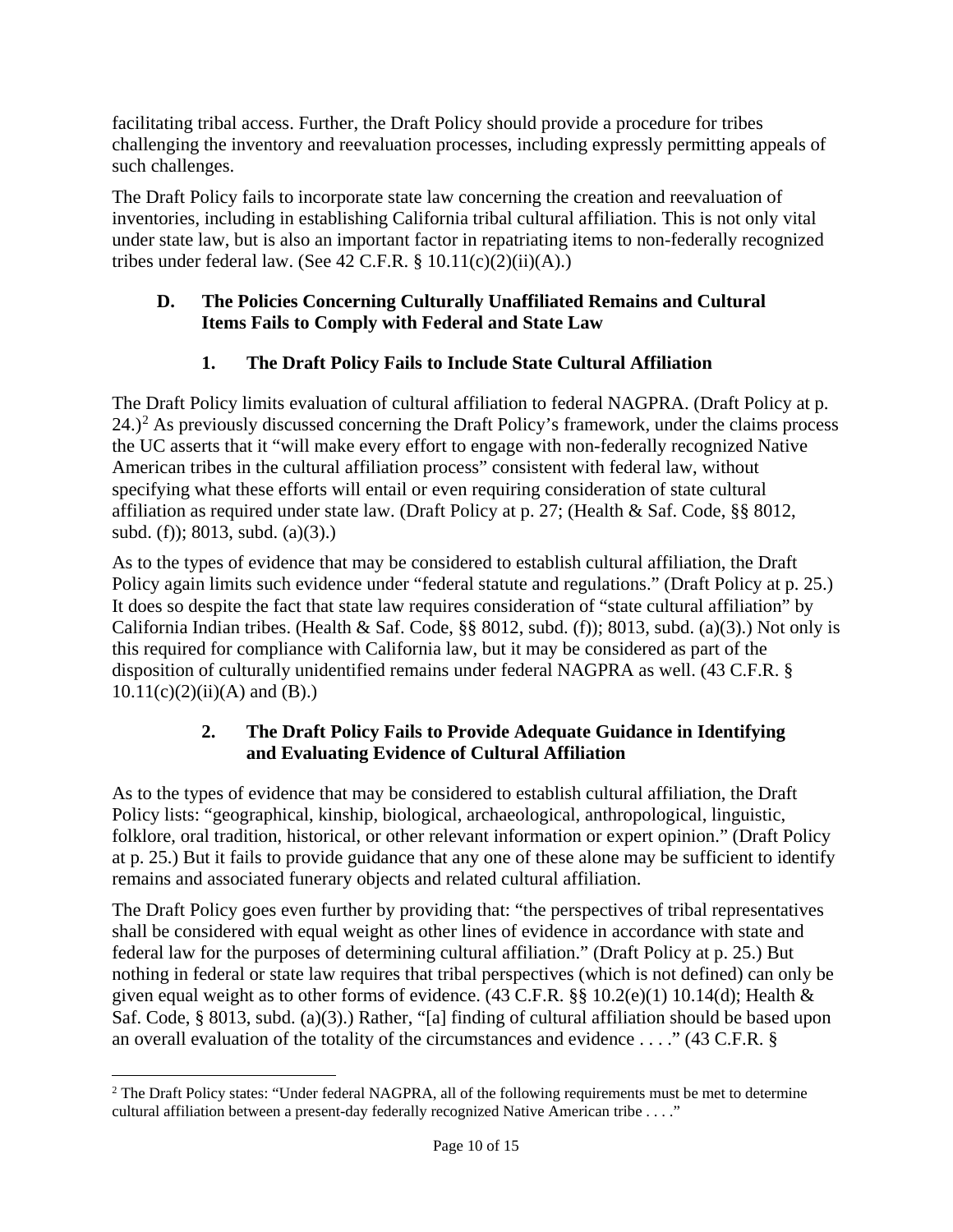10.14(d); Health & Saf. Code, § 8013, subd. (a)(3).) There may be instances where, based upon the totality of the circumstances, "tribal perspectives," or rather "tribal knowledges," including oral tradition, outweigh other forms of proffered evidence.

Further, the Draft Policy contains no guidance explaining that cultural affiliation is based upon a preponderance of the evidence which "should not be precluded solely because of some gaps in the record." (43 C.F.R. § 10.14(d).) This is a serious omission because historical gaps are inevitable when evaluating tribal knowledge, some of which may contain oral histories, and some of which was systemically and intentionally suppressed throughout the state's history and dealings with California Native Americans. Recently, the UC has rejected tribal claims as being "incomplete" relying upon "some gaps in the record." The Draft Policy need to be clear that these "gaps" are insufficient, by themselves, to justify denying claims, particularly when repatriation is otherwise required under federal NAGPRA absent any claims (as discussed in subsection three below).  $(43 \text{ C.F.R.} \S 10.11(c)(1)$  and  $(2)$ .

Beyond cultural affiliation, the Draft Policy omits any discussion of the evidence to be evaluated to determine whether items are "cultural items" as defined under the Draft Policy, including associated/unassociated funerary objects, sacred objects and objects of cultural patrimony. (43 C.F.R. §  $10.2((d)(2),(i),(ii),(3),(4))$ . This also requires evaluating similar evidence of "geographical, kinship, biological, archaeological, anthropological, linguistic, folklore, oral tradition, historical, or other relevant information or expert opinion" raising similar evidentiary concerns. This initial determination is critical since items may be improperly omitted from inventories because a campus made the determination that they did not qualify as cultural items as defined under the Draft Policy. (Draft Policy at p. 4.) The identification of "cultural items" under the Draft Policy must be incorporated into the repatriation process replete with tribal consultations and an evidentiary evaluation to avoid improper omissions.

### **3. The Draft Policy Fails to Comply with Federal Law by Requiring Campuses to Offer to Transfer Control of Culturally Unidentifiable Items**

The Draft Policy requires tribes to make requests for culturally unidentifiable remains and cultural items before the UC will consider repatriating these. (Draft Policy at pp. 27-28.) No provision in the Draft Policy exists for repatriation outside the claims and request process for culturally unidentifiable remains and cultural items. (*Ibid.*) But where no requests are made, Federal NAGPRA actually requires agencies "to offer to transfer control" of these items and remains subject to a descending priority list of tribes based upon the location of where the items and remains were found, or to other tribes willing to accept the remains, including to nonfederally recognized tribes.  $(43 \text{ C.F.R. } § 10.11(c)(1)$  and  $(2)$ .)

In an odd twist on federal law, the Draft Policy states that "[i]n the event of multiple requests" a campus "must transfer control" of these items and remains to a "federally recognized tribe located on the land where the objects where removed" or "to tribes located on aboriginal lands subject to a final judgment of the Indian Claims Commission or the U.S. Court of Claims." (Draft Policy at p. 28.)

First, federal law does not require that *any* requests be made before such a transfer must occur.  $(43 \text{ C.F.R. } § 10.11(c)(1)$  and  $(2), (ii)$ .) Second, as to aboriginal lands, federal law only states that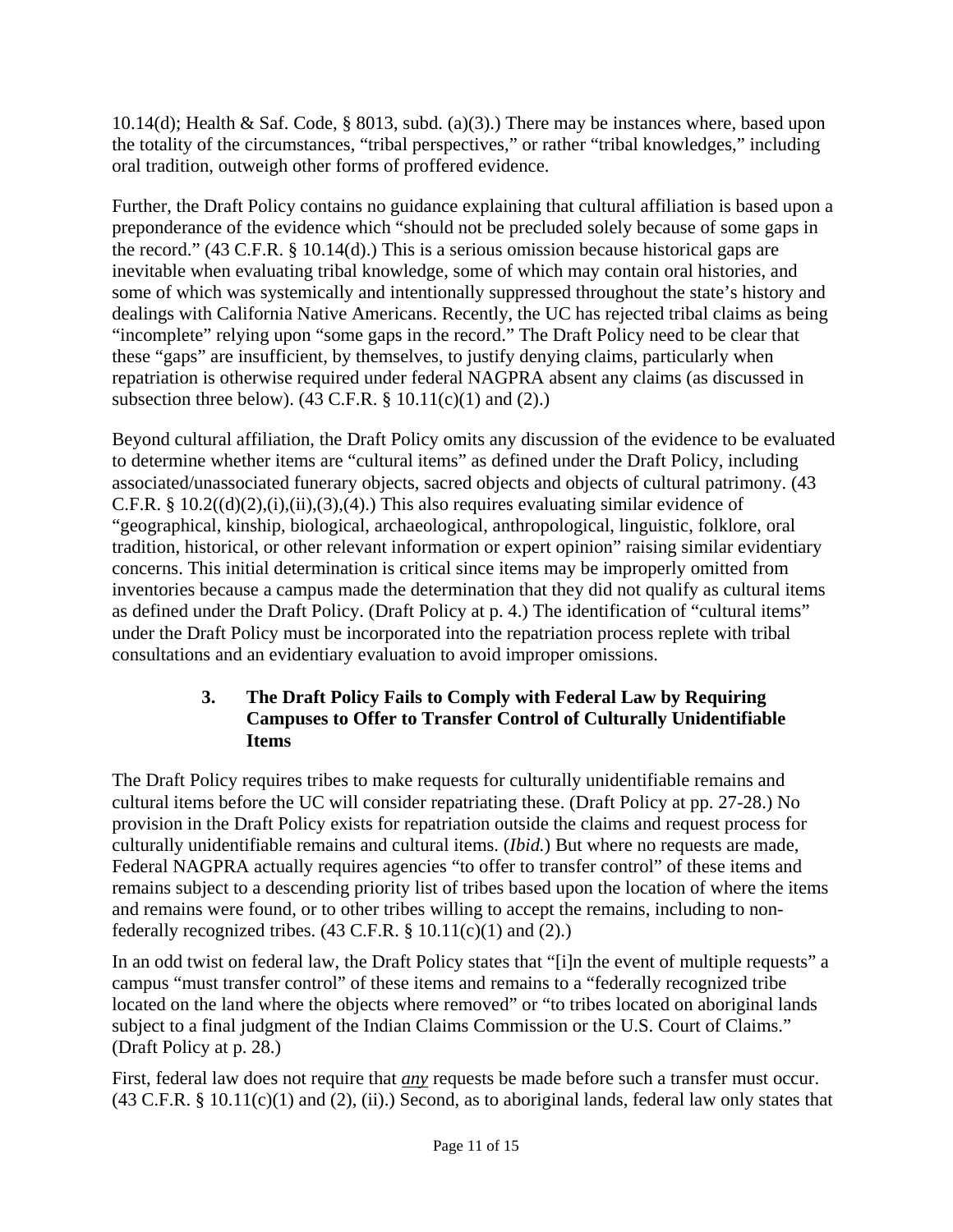a final judgment of the Indian Claims Commission or the U.S. Court of Claims is just one method for establishing this fact.  $(43 \text{ C.F.R.} \S (c)(1)(ii))$ .

Under the Draft Policy, in instances where multiple requests are not made and these two conditions are not met, "the campus may transfer control" to a federally recognized tribe "that has submitted a request or a non-federally recognized tribe." (*Ibid.*) But nothing in federal law permits such a process. As mentioned, federal law does not require the need for any requests and has a descending order for such mandatory transfers.  $(43 \text{ C.F.R.} \S (c)(1)(i)(ii)$  and  $(2)(i)(ii)(A)(B).)$ 

The failings of the Draft Policy in this regard are significant because in some instances tribes, for various reasons, may not make claims. Federal law nonetheless creates a required procedure for their mandatory repatriation or return, while the Draft Policy fails to do so—even adding an additional barrier by requiring multiple requests before it requires such repatriations. Unfortunately, the Draft Policy does so in spite of the fact that the Legislature documented that existing policy fails to comply with this very federal regulation (43 C.F.R. § 10.11). (Assem. Bill No. 2836 (2017-2018 Reg. Sess.) § 1, subd. (a)(12).)

## **IV. THE DRAFT POLICY FAILS TO INCORPORATE STATE LAW FOR ASSESSING REPATRIATION CLAIMS AND DISPUTE RESOLUTION**

### **A. The Draft Policy's Repatriation Claims Process Fails to Incorporate State Law**

The Draft Policy's repatriation claims process solely relies upon federal NAGPRA. (Draft Policy at pp. 26-28.) Under the Draft Policy, only tribes meeting the criteria for federal cultural affiliation may submit claims for repatriation. (Draft Policy at p. 26.) As the Draft Policy notes, "NAGPRA does not give standing to non-federally recognized Native American tribes." (Draft Policy at p. 27.) Instead, the Draft Policy relegates non-federally recognized tribes to submitting a request for culturally unidentified remains and items under Section 10.11, subdivision (c), even though, as discussed above, under this federal process the UC must be the one to "offer to transfer control" to the non-federally recognized tribe.

Not only does state law permit non-federally recognized tribes to make claims for repatriation, but all claims (including from federally recognized tribes) must go to the Commission for publication on its Web site for 30 days. (Health & Saf. Code, §§ 8014 and 8015, subd. (a).) Nothing in federal NAGPRA precludes the UC from also initiating the state repatriation process in addition to the federal process. (*Viva! Internat. Voice for Animals v. Adidas Promotional Retail Operations, Inc.* (2007) 41 Cal.4th 929, 936 (Preemption occurs "when simultaneous compliance with both state and federal directives is impossible.")) In fact, the Legislature specifically intended that the UC policy "meet the intent of both federal and state law regarding the repatriation of human remains and cultural items in consultation with California Native American tribes." (Assem. Bill No. 2836 (2017-2018 Reg. Sess.) § 1, subd. (a)(10).) While the UC Draft Policy asserts that it will comply with both NAGPRA and CalNAGPRA, it fails to incorporate the CalNAGPRA process throughout the Draft Policy, including the claims process. (Draft Policy at p. 9.)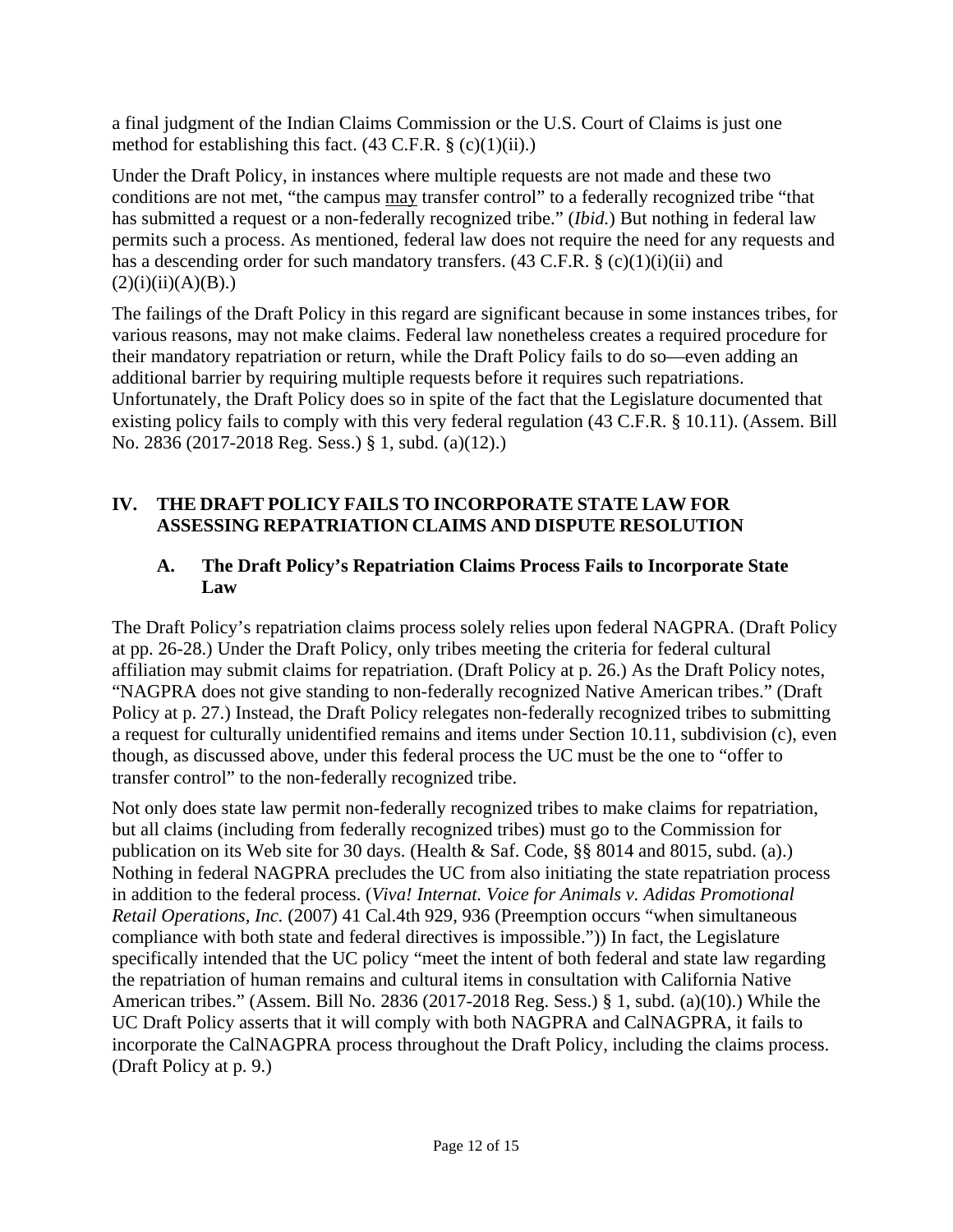By circumventing the Commission, as well as California's non-federally recognized tribes, the Draft Policy perpetuates historical discrimination against California's tribes, defeating one of the Legislature's purposes in enacting CalNAGPRA. (Health & Saf. Code, § 8011, subd. (f) (CalNAPRA intended to: "Provide a mechanism whereby California tribes that are not federally recognized may file claims with agencies and museums for repatriation of human remains and cultural items.").)

# **B. The Draft Policy's Claims Review Process Fails to Incorporate State Law**

Under the Draft Policy, claimants must submit written requests for repatriation and the UC will send a written status update within 60 days. (Draft Policy at p. 29.) After a claim is "accepted" by a campus, the campus committee will engage in consultation under federal NAGPRA. (*Ibid.*) The campus committee makes a recommendation to the Chancellor or his/her designee who then must approve the request. (*Ibid.*)

But under CalNAGPRA, after the Commission has published the request for 30 days, if there are no other requests or unresolved objections, then the item may be repatriated. (Health & Saf. Code, § 8015, subd. (a).) Nothing precludes the UC from complying with both state and federal law, until compliance with both becomes impossible. (*Viva!, supra,* 41 Cal.4th at p. 936.) Only to the extent that the two statutes ultimately yield different outcomes would compliance with both become impossible. Not only is compliance with both statutory schemes required under state law, compliance with both substantially facilitates repatriation to a tribe most culturally affiliated with the remains and items fulfilling the purposes of both statutes.

## **C. The Draft Policy's Dispute Resolution Process Fails to Comply with State Law**

Under the Draft Policy, the UC will evaluate multiple claims to determine if the claimant "has a valid request for repatriation/disposition under NAGPRA." (Draft Policy at p. 32.) "If UC is unable to determine which requesting party is the most appropriate, UC shall continue to provide stewardship of the human remains of Native American or Native Hawaiian ancestors or cultural items until the requesting parties reach agreement on proper disposition or until the dispute is resolved by mediation, a court of competent jurisdiction, or other appropriate means."

Under federal law, where multiple requests are made, an agency "must determine by a preponderance of the evidence which competing requesting party is the most appropriate claimant." (43 C.F.R. § 10.10(c)(2).) Presumably, the UC would apply this standard, but the Draft Policy is unclear on this. If the agency is unable to determine which party is the most appropriate claimant, it "may retain the cultural items in question until the competing parties agree upon the appropriate recipient or the dispute is otherwise resolved pursuant to these regulations or by a court of competent jurisdiction." (*Ibid.*) Neither state nor federal law recognizes the right of an agency "to provide stewardship" of remains and cultural items, which is a right not defined under the Draft Policy.

Under state law, the disputing parties must submit the dispute to the Commission for mediation. (Health & Saf. Code, § 8016, subds. (a), (d).) If the parties are unable to resolve the dispute through mediation, then the Commission must resolve it. (Health & Saf. Code, § 8016, subd. (j).) Nothing in federal law precludes the UC from requiring the parties to mediate their dispute before the Commission, consistent with NAGPRA's language encouraging the parties to resolve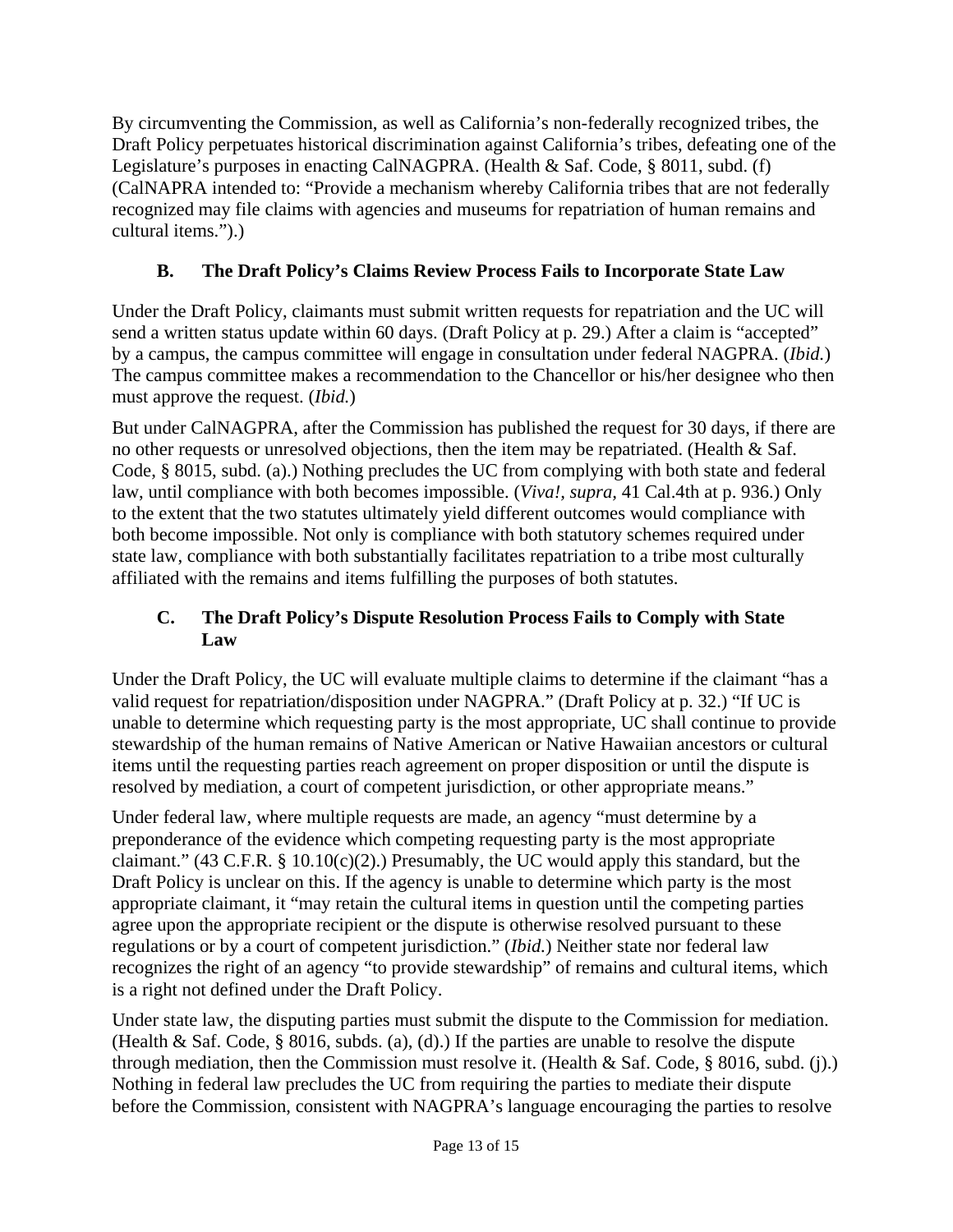their disputes and in relying upon any Commission determinations during this process. The failure to incorporate the state dispute resolution process is significant because it facilitates repatriation, including to California's non-federally recognized tribes, and permits the Commission to exercise its expertise to assist in the process.

# **V. OTHER CONCERNS UNDERMINING THE DRAFT POLICY**

## **A. The Draft Policy Fails to Incorporate State Law Definitions**

As noted previously, while the Draft Policy states that the UC will comply with both federal and CalNAGPRA (Draft Policy at p. 9), it fails to incorporate state law throughout, including in its definitions. Even though CalNAGPRA contains definitions of many key terms, including "Museum," "California Indian tribe," and "State cultural affiliation," which differ from, or are not defined under, federal NAGPRA, the Draft Policy only incorporates federal law definitions. (Draft Policy at pp. 2-8.)

The Draft Policy's failure to include state law definitions is significant because they extend repatriation to include California non-federally recognized tribes and their cultural affiliation to remains and cultural items. As discussed above, this also results in the Draft Policy's failure to incorporate the Commission into the Draft Policy's cultural affiliation, claims, and disposition processes. The Commission is the agency tasked with preventing severe and irreparable damage to Native American cemeteries and sacred sites, including responsibility under CalNAGPRA for facilitating the repatriation process. (Pub. Res. Code, § 5097.94, subd. (g); Health & Saf. Code, §§ 8013-8020.)

#### **B. The Draft Policy Skews the Systemwide and Campus Committees Towards Academic Members Without Legal Authority for Doing So**

Consistent with state law, the Draft Policy creates both systemwide and campus committees. (Draft Policy at pp. 11-18.) The composition of these committees is provided for under state law. (Health & Saf. Code,  $\S$  8026, subds. (a)(2) and (b)(2).) The Draft Policy augments this by creating a chair position which must be chosen "from amongst the four UC members." (Draft Policy at pp. 14 and 18.) But none of the UC members is required to have repatriation experience, unlike the Native American members, and no legal authority exists for imposing this requirement. (Policy at pp. 11-12 and 15-16; Health & Saf. Code, § 8026, subds. (a)(2) and (b)(2).) Because the law does not authorize the imposition of such skewed qualifications for the chair position, the policy must allow the committees to select their own chairs.

The Draft Policy also allows the Chancellor or designee to serve as a non-voting member of the Campus Committee. (Policy at p. 16.) This position also is not authorized under state law which clearly intended to maintain a balance between academics and Native American members and it creates a conflict of interest, as the Campus Committee is responsible for making recommendations to the Chancellor or designee, including for evaluating appeals. (Draft Policy at pp. 16 and 31.)

The Draft Policy allows the systemwide committee to retain subject matter experts, including the UC's General Counsel, to assist it in carrying out its duties. (Draft Policy at p. 15.) But the Draft